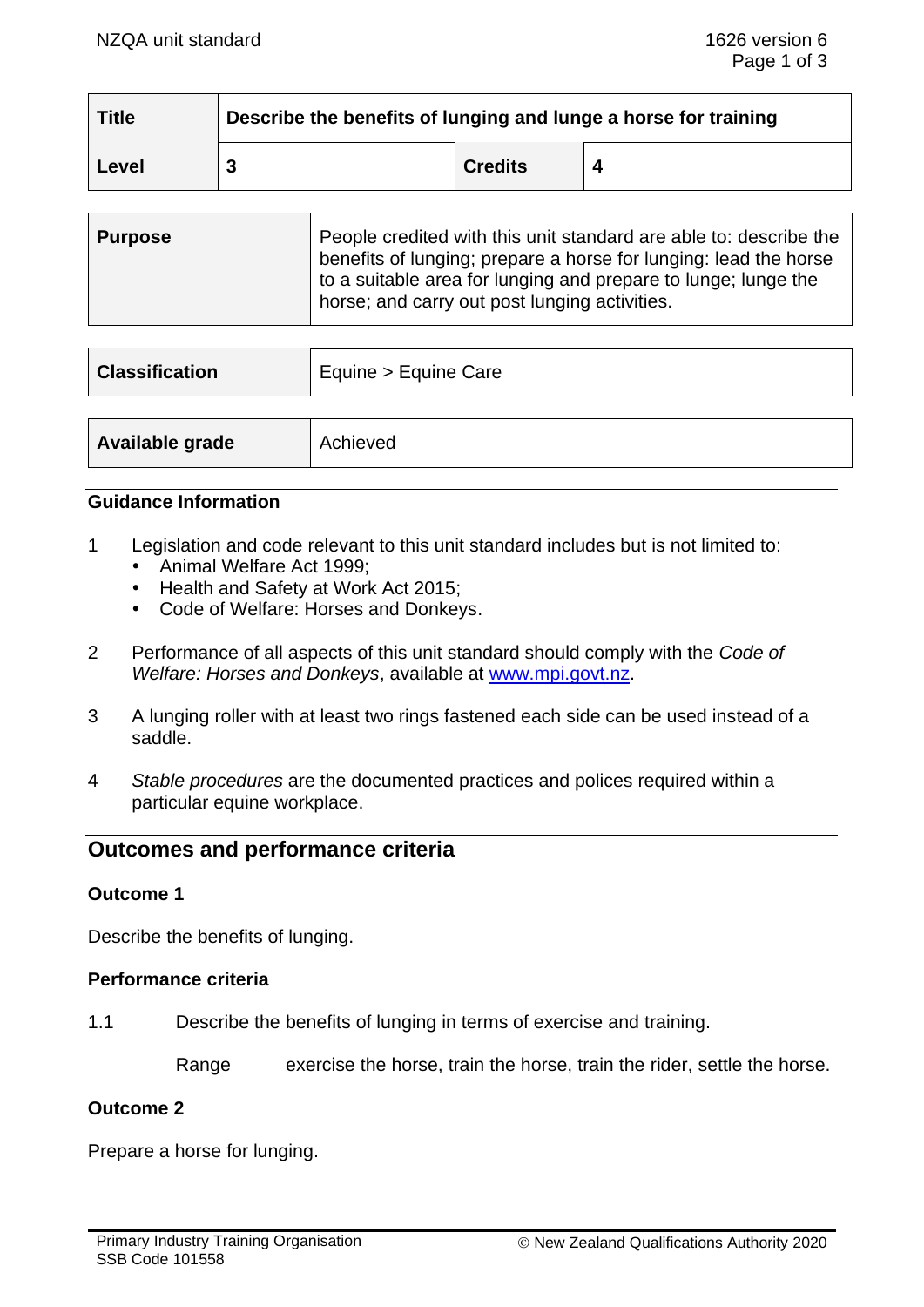# **Performance criteria**

- 2.1 Prepare horse for fitting of lunging gear in accordance with the intended activity and stable procedures.
- 2.2 Fit and secure gear on the horse's back suitable for the attachment of side reins.

Range saddle or roller.

- 2.3 Fit lunging cavesson in a firm and comfortable position, not interfering with bridle or bit.
- 2.4 Apply protection to horse's legs in accordance with stable procedures.

Range leg protection may include but is not limited to  $-$  shin and tendon boots, overreach boots, bandages; evidence of one leg protection type is required.

2.5 Fit and check side reins for suitable length, and attach lunge rein to cavesson.

# **Outcome 3**

Lead the horse to a suitable area for lunging, and prepare to lunge.

#### **Performance criteria**

3.1 Identify an area for lunging in terms of its suitability for training.

Range flat, even, surface, density and depth, enclosed, quiet.

- 3.2 Wear protective clothing in accordance with stable procedures.
- 3.3 Lead the horse in a manner which maintains control at all times.

# **Outcome 4**

Lunge the horse.

Range halt, walk, trot.

# **Performance criteria**

- 4.1 Position while lunging ensures control of the horse at all paces.
- 4.2 Encourage horse to move forward in a circle on both reins demonstrating smooth transitions.

Range walk to halt, halt to walk, walk to trot, trot to walk, change direction.